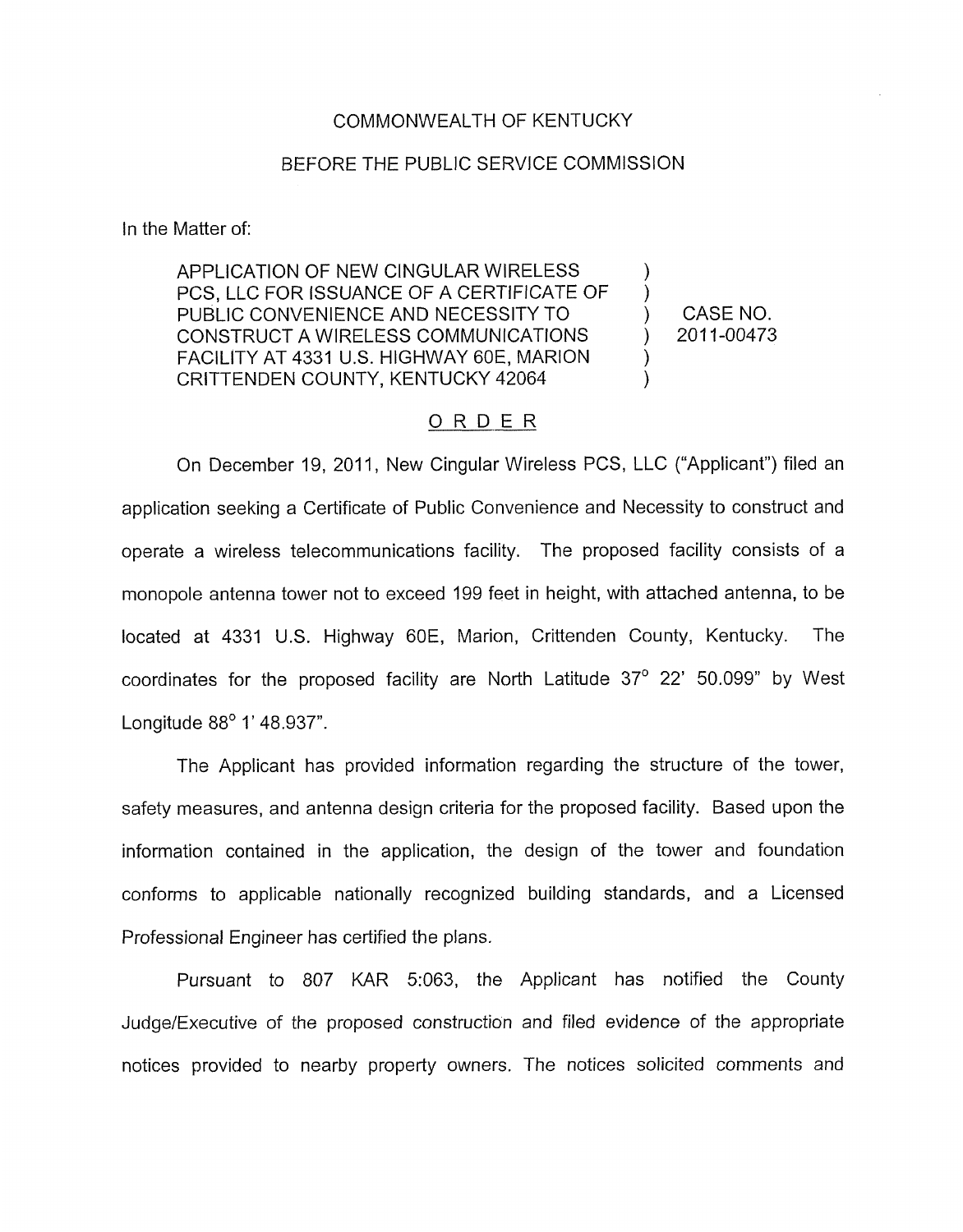informed the recipients of their right to request intervention. To date, no public comments have been filed with the Commission.

The Applicant has provided evidence of electronic correspondence with both the Federal Aviation Administration and the Kentucky Airport Zoning Commission indicating that approval for the construction and operation of the proposed facility is not required by either agency due to height and proximity to air traffic flight paths.

The Applicant has further advised that the proposed construction is intended to replace the construction of a wireless facility approved by the Commission in Case No.  $2010$ -00412<sup>1</sup> that will not be constructed due to an unforeseen and undisclosed issue.

The Commission, having considered the evidence of record and being otherwise sufficiently advised, finds that the Applicant has demonstrated that a facility is necessary to provide adequate utility service and that, therefore, a Certificate of Public Convenience and Necessity to construct the proposed facility should be granted.

Pursuant to KRS 278.280, the Commission is required to determine proper practices to be observed when it finds, upon complaint or on its own motion, that the facilities of any utility subject to its jurisdiction are unreasonable, unsafe, improper, or insufficient. To assist the Commission in its efforts to comply with this mandate, the Applicant should notify the Commission if it does not use this antenna tower to provide service in the manner set out in its application and this Order. Upon receipt of such notice, the commission may, on its own motion, institute proceedings to consider the

 $\mathbf{1}$ Case No. 2010-00412, Application of New Cingular Wireless PCS, LLC for Issuance of a Certificate of Public Convenience and Necessity to Construct a Wireless Communications Facility at 3738 U.S. Highway 60 E, Marion, Crittenden County, Kentucky 42064. (Ky. PSC Feb. 7, 2011).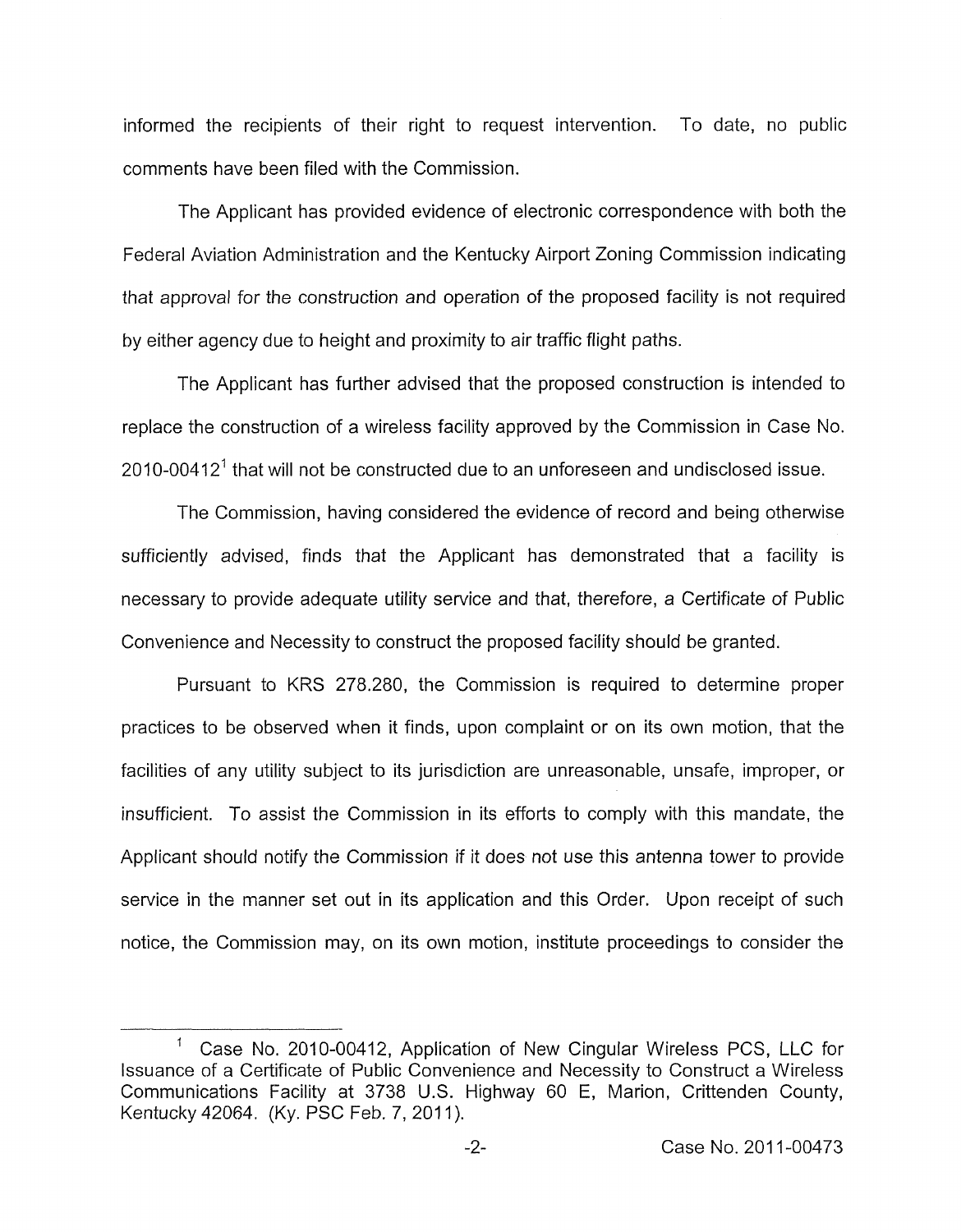proper practices, including removal of the unused antenna tower, which should be observed by the Applicant.

IT IS THEREFORE ORDERED that:

l,

1. The Applicant is granted a Certificate of Public Convenience and Necessity to construct a wireless telecommunications facility. The proposed facility consists of a monopole antenna tower not to exceed I99 feet in height, with attached antenna, and is to be located at 4331 U.S. Highway 60E, Marion, Crittenden County, Kentucky. The coordinates for the proposed facility are North Latitude  $37^{\circ}$  22' 50.099" by West Longitude *88'* 1 ' 48.937".

*2.* The Applicant shall immediately notify the Commission in writing if, after the antenna tower is built and utility service is commenced, the tower is not used for a period of three months in the manner authorized by this Order.

3. Any documents filed in the future pursuant to ordering paragraph two herein shall reference this case number and shall he retained in the utility's general correspondence files.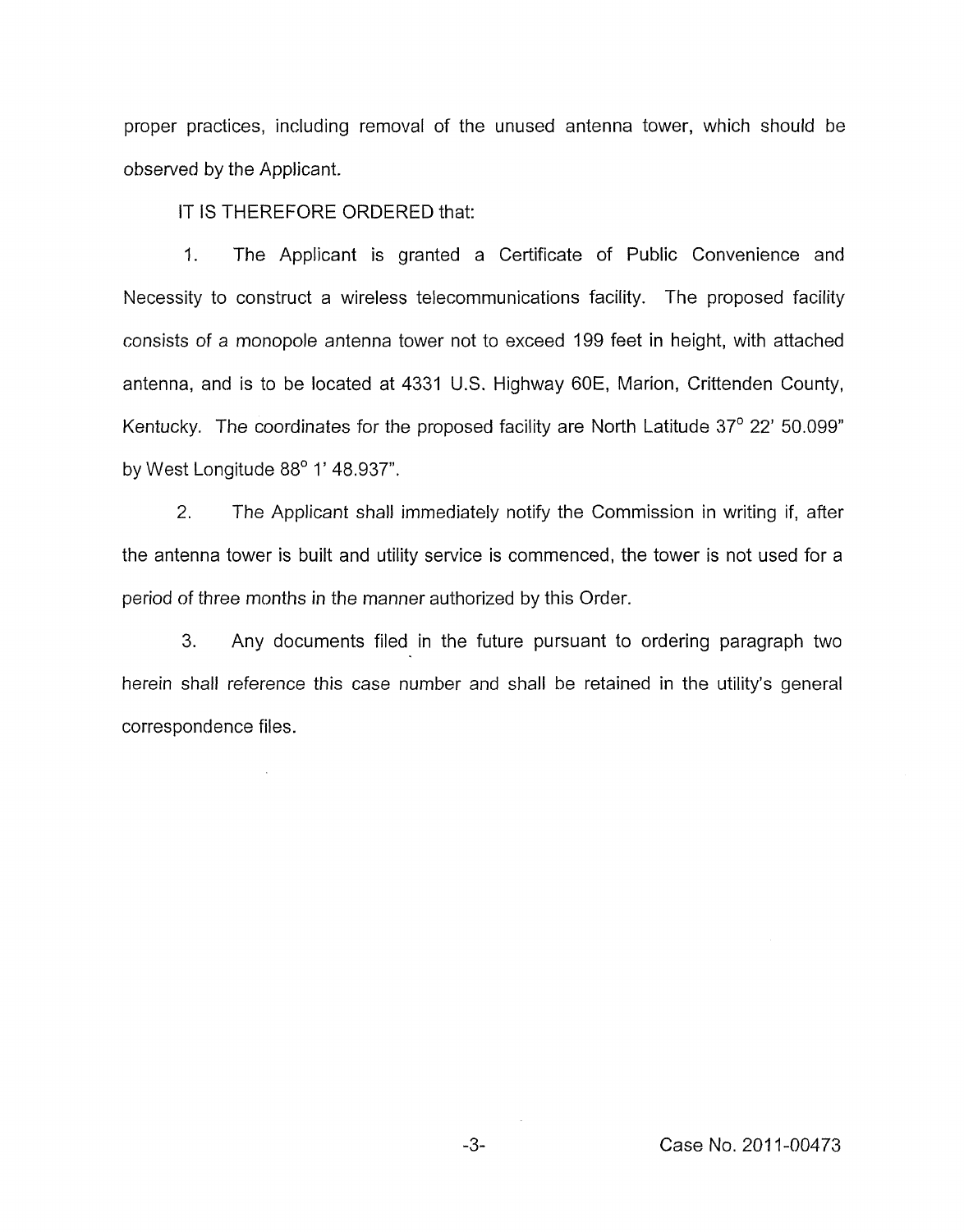By the Commission



ATTEST: Exec Myd Director

Case No. 2011-00473